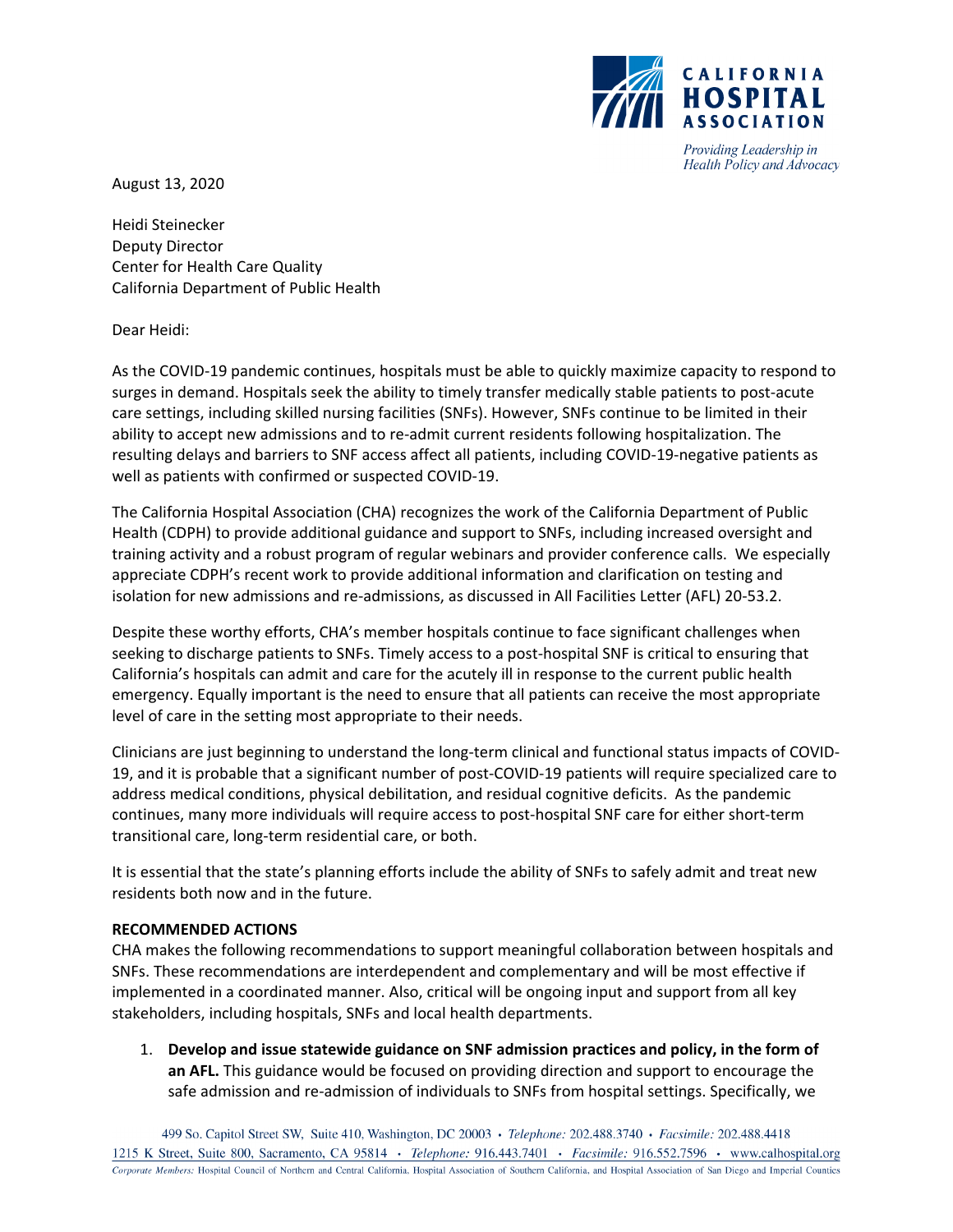suggest that CDPH express an expectation that SNFs will make reasonable efforts to admit new and returning residents, in coordination with their local public health department.

## *Pre‐admission testing and isolation*

The comprehensive AFL would consolidate existing CDPH guidance on pre-admission testing and quarantine of new admissions as well as procedures for safe re‐admission of residents who have left the facility for short periods. The AFL should also identify and prohibit specific admission practices that are not clinically indicated, such as:

- Requiring that test results be obtained prior to patient transfer
- Requiring two or more negative tests prior to admission, for patients with no COVID‐19 history or exposure
- Requiring that patients be cared for in isolation at the hospital for extended days prior to transfer

# *Admissions holds*

The AFL should also address what circumstances would lead to a "freeze" or hold on admissions or re‐admissions to the SNF. This guidance should include discussion of the specific circumstance when routine testing reveals a single or small number of positive tests and whether admissions should be halted if adequate infection prevention practice is in place. Decisions to halt admissions should be made in coordination with the local health department.

## *Mitigation plans*

SNFs should be required to update their mitigation plans to include admission policies and requirements, subject to review and approval by CDPH.

#### *Coordination with local health departments*

Every effort should be made to harmonize CDPH guidance with local public health departments. In instances of continued significant lack of access to post-hospital SNF services, the local health department will convene a regional workgroup to include representatives of hospitals, SNFs, and CDPH.

# **2. Require SNFs to submit admissions and capacity data as part of their daily reporting. This would include:**

- Number of new admissions, including COVID‐19 infection status.
- Daily census, including census in (1) COVID‐19 unit (if applicable)
- Number of beds available for COVID‐19‐positive patients
- Number of beds available for non‐COVID‐19 or unknown patients.

The addition of these data elements will allow CDPH and s local health departments to accurately assess regional SNF capacity and to provide meaningful support to hospital and SNF leaders to facilitate access to care.

3. **Develop a SNF Access Task Force,** with the goal of assessing barriers to SNF access and identifying potential strategies to resolve. This task force should include physician